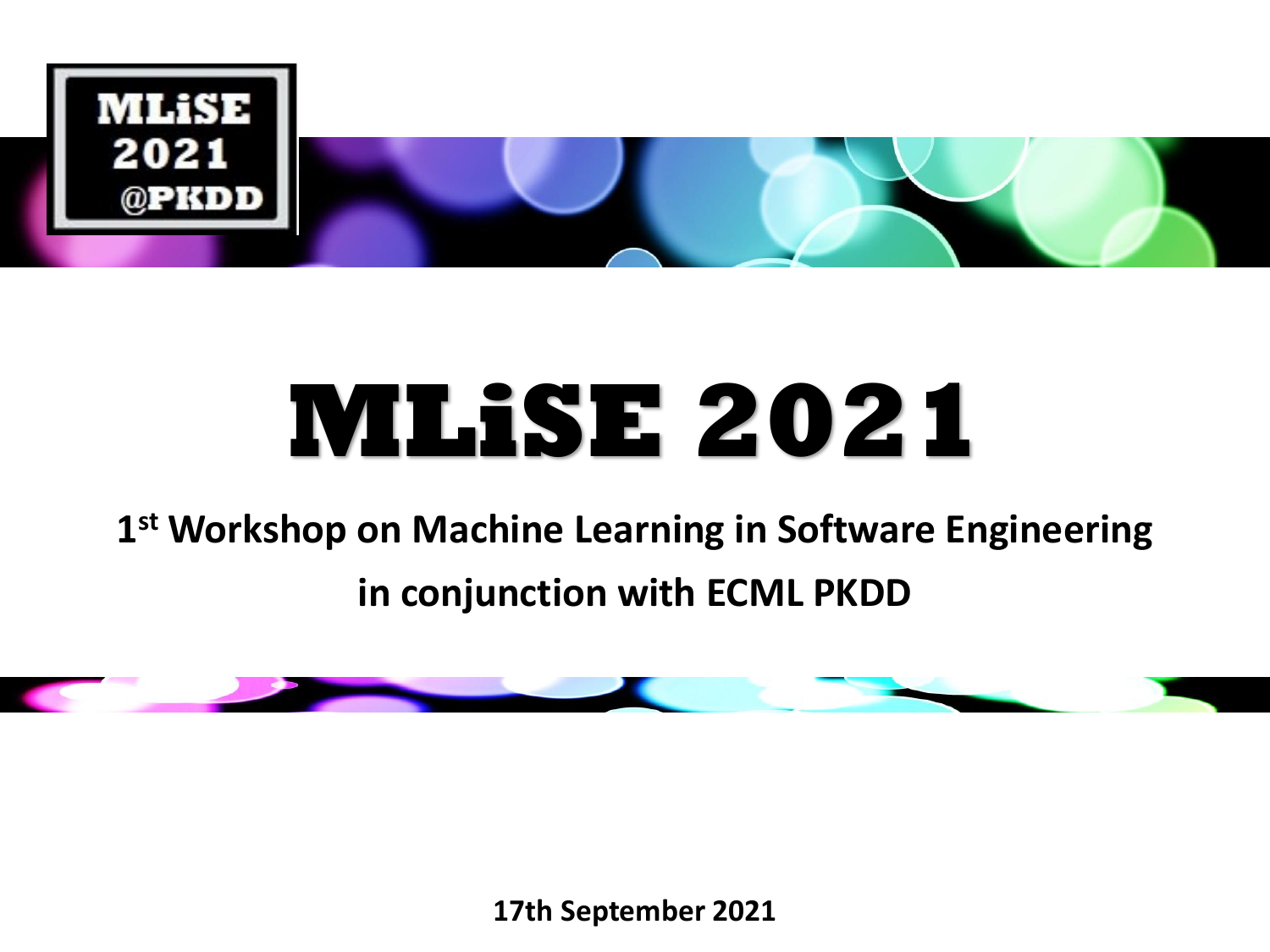

### Motivation

- **Software engineering (SE)** is about methodologies and techniques for building high quality software systems.
- Modern software systems are becoming larger and more complex.
- Need to improve quality, reliability, costeffectiveness and the ability to solve complex problems.
- ML has revolutionized numerous domains.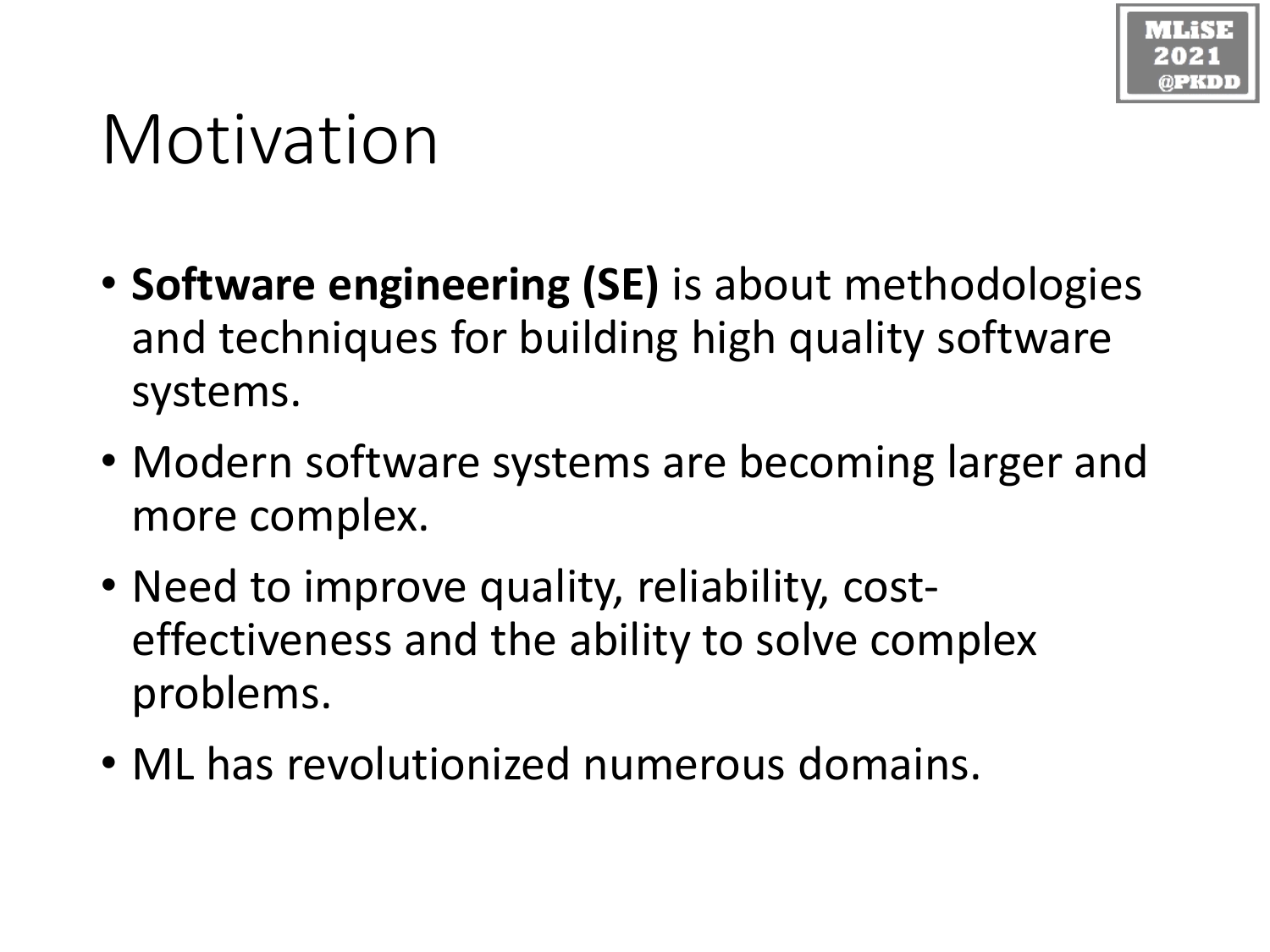## Motivation

#### • **ML in SE:**

- source code generation from requirements, automatically proving the correctness of software specifications,
- providing intelligent assistance to developers.

#### • **SE in ML**

• SE techniques and methodologies can be used to improve the ML process

**Goal of this workshop:** create a new forum to bring together the ML and SE communities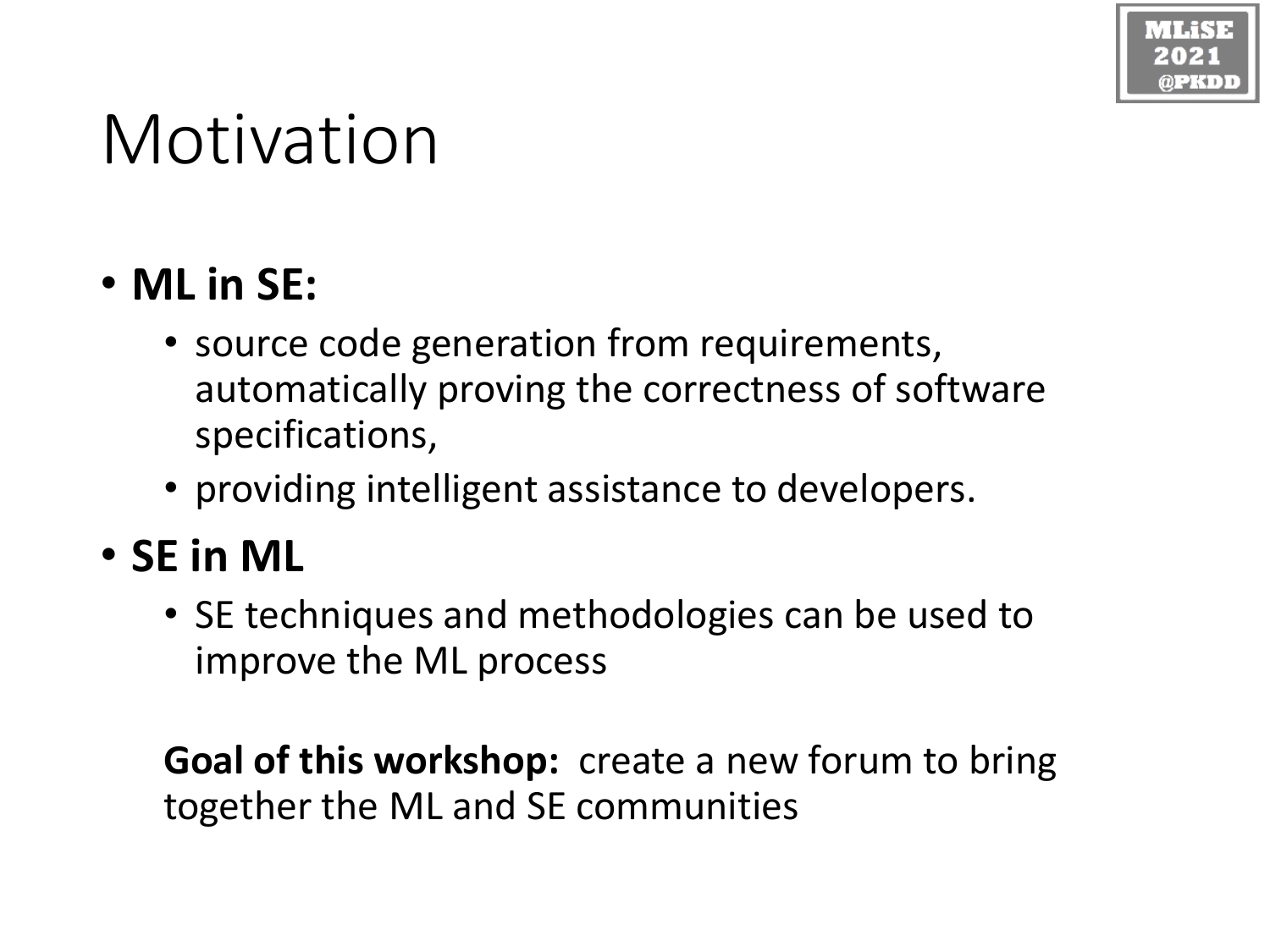

## Organization committee

[Philippe Fournier-Viger](http://www.philippe-fournier-viger.com/) Shenzhen University

[M. Saqib Nawaz](https://www.researchgate.net/profile/M-Saqib-Nawaz-2) Harbin Inst. of Techology

[Sebastian Ventura](http://www.uco.es/users/sventura/) University of Cordoba

[Meng Sun](https://www.math.pku.edu.cn/teachers/sunm/indexen.html) Peking University

[Min Zhou](https://www.researchgate.net/profile/Min-Zhou-26) Huawei Noah's Ark Lab

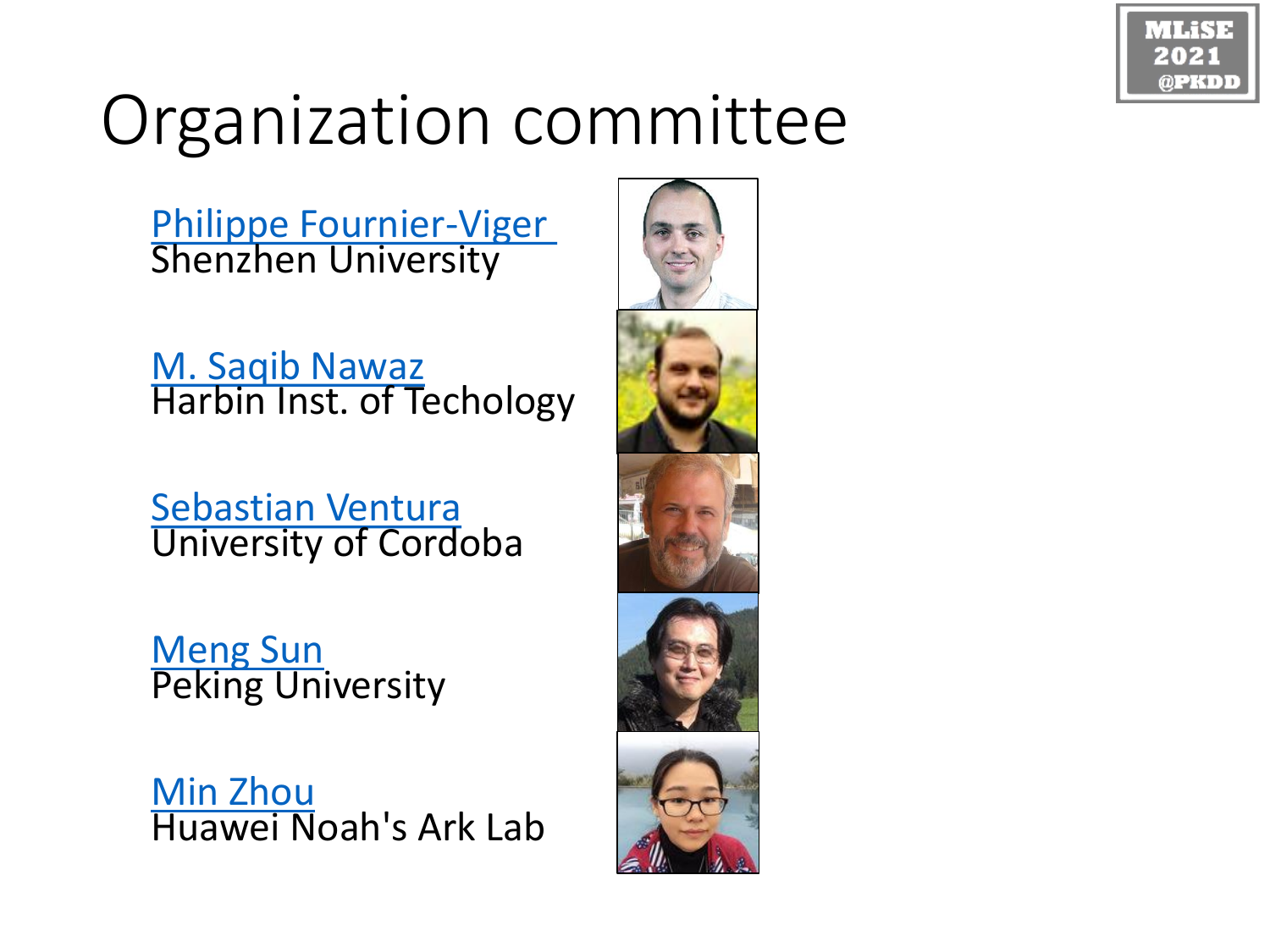## Program committee

- Moulay Akhloufi (University of Moncton, Canada)
- Guangdong Bai (University of Queensland, Australia)
- Mustapha Bouakkaz (Université de Laghouat, Algeria)
- Tin Truong Chi (University of Dalat, Vietnam)
- Wensheng Gan (Jinan University, China)
- Osman Hasan (National University of Science and Technology, Pakistan)
- Tzung-Pei Hong (National University of Kaohsiung, Taiwan)
- Rage Uday Kiran (University of Aizu, Japan)
- M. Ikram Ullah Lali (University of Education, Pakistan)
- Pinar Karagoz (Middle East Technical University, Turkey)
- Bac Le (Ho Chi Minh City University of Science, Vietnam)
- Jerry Chun-Wei Lin ( Western Norway University of Applied Sciences, Norway)
- Ai Liu (Hiroshima University, Japan)
- Wanwei Liu (NUDT, China)
- Jose Maria Luna (University of Cordoba, Spain)
- João Mendes-Moreira (University of Porto, Portugal)
- Engelbert Mephu Nguifo (Université Blaise Pascal, France)
- Farid Nouioua (University of Bordj Bou Arreridj, Algeria)
- José Proença (ISEP, Portugal)
- Wei Song (North China University of Technology)
- Bay Vo (Ho Chi Minch City University of Technology, Vietnam)
- Cheng-Wei Wu, (National Ilan University, Taiwan)
- Youxi Wu (Hebei University of Technology, China)
- Unil Yun (Sejong University, Korea)
- Xiyue Zhang (Peking University, China)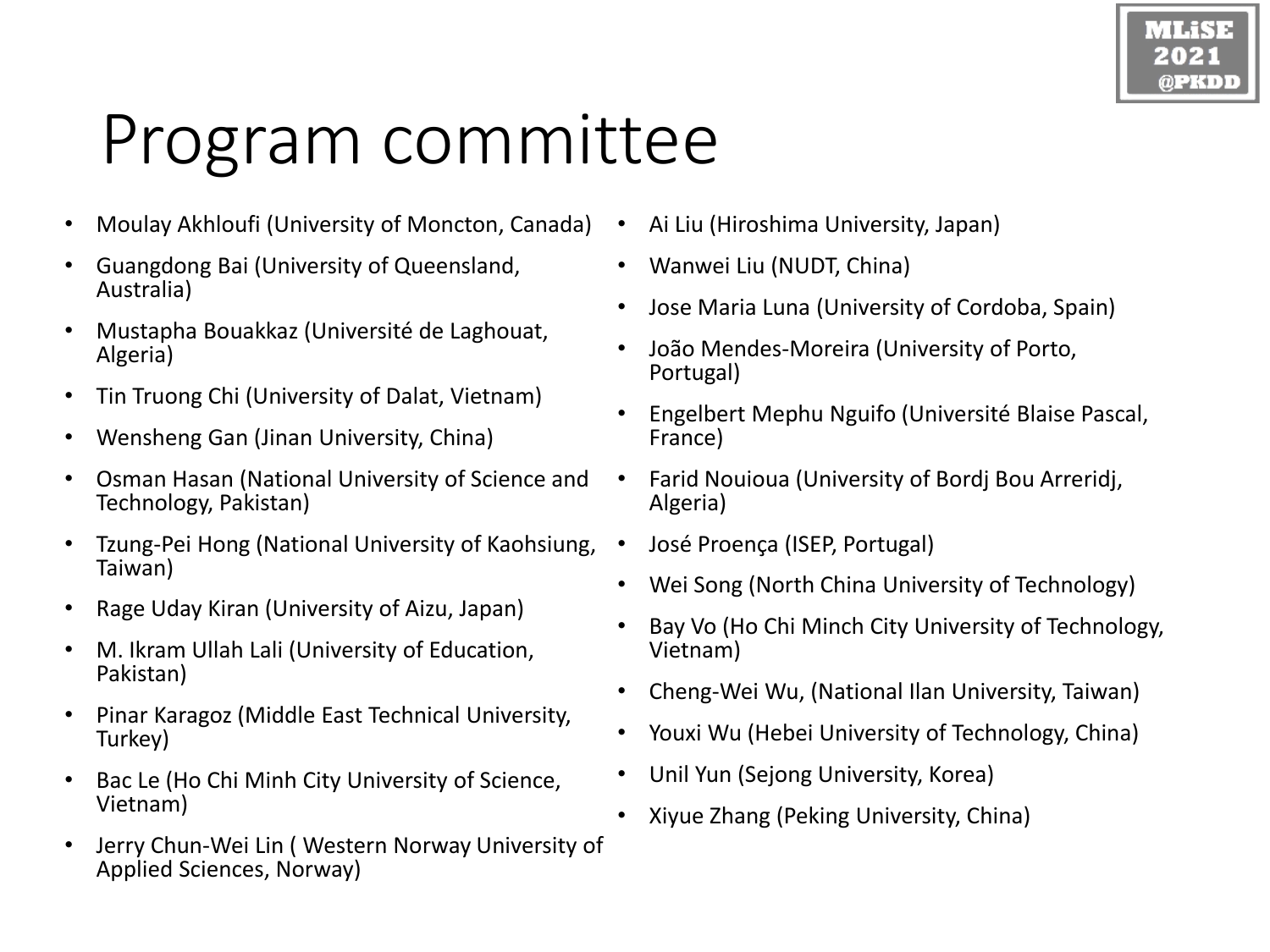## Program

- 2 keynote speakers
- 13 submitted papers
- Double-blind review
- 7 accepted papers (53%)
- The proceedings of **MLiSE** will be jointly published with other workshops after the conference, by Springer.



• https://philippe-fournier[viger.com/MLISE\\_workshop\\_2021/MLISE\\_proceedings.pdf](https://philippe-fournier-viger.com/MLISE_workshop_2021/MLISE_proceedings.pdf)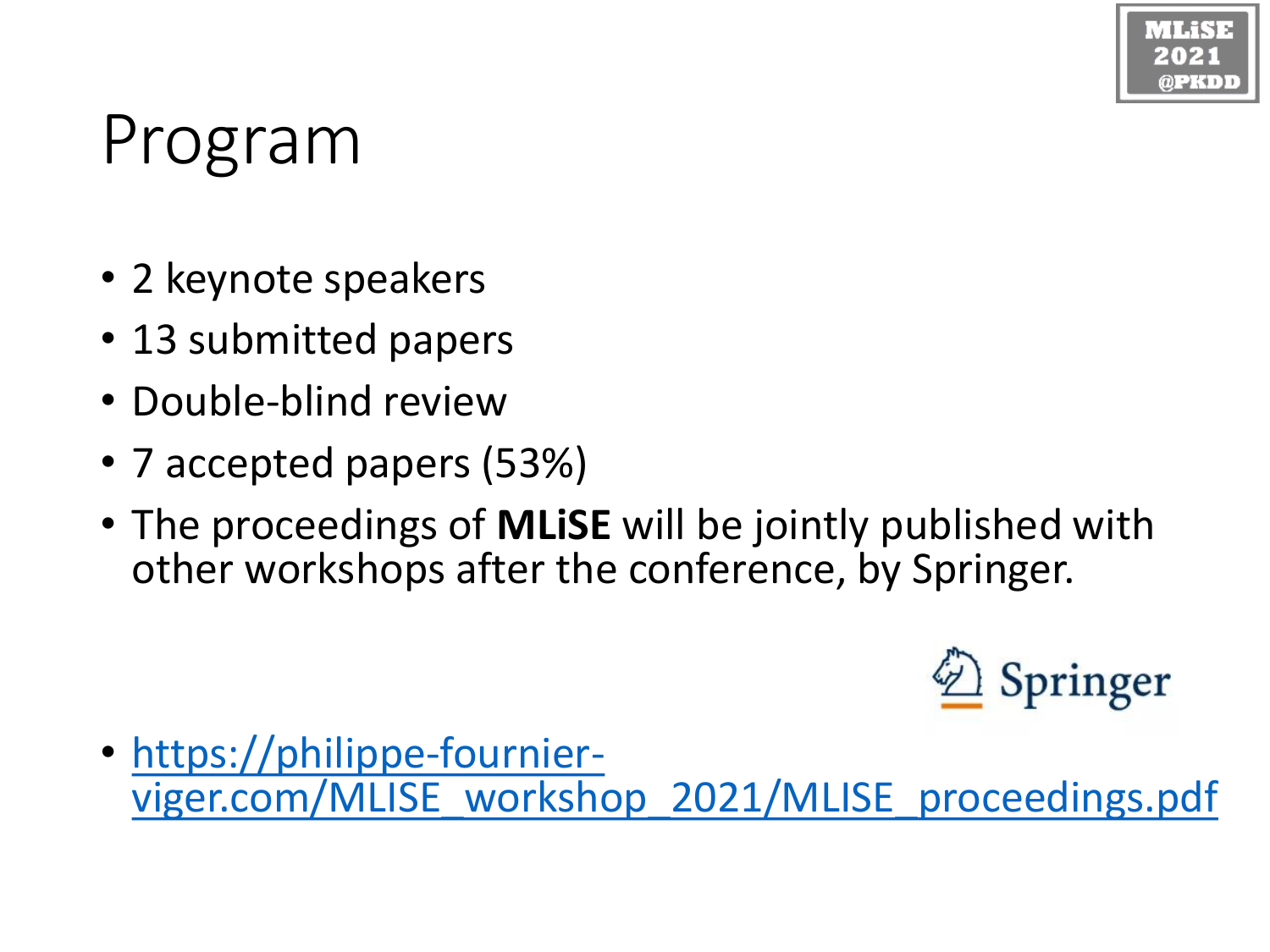#### Keynote speaker 1: Prof. Zhi Jin (Peking University, China) 9:15 to 10:30



*"*Deep learning enabled program understanding"

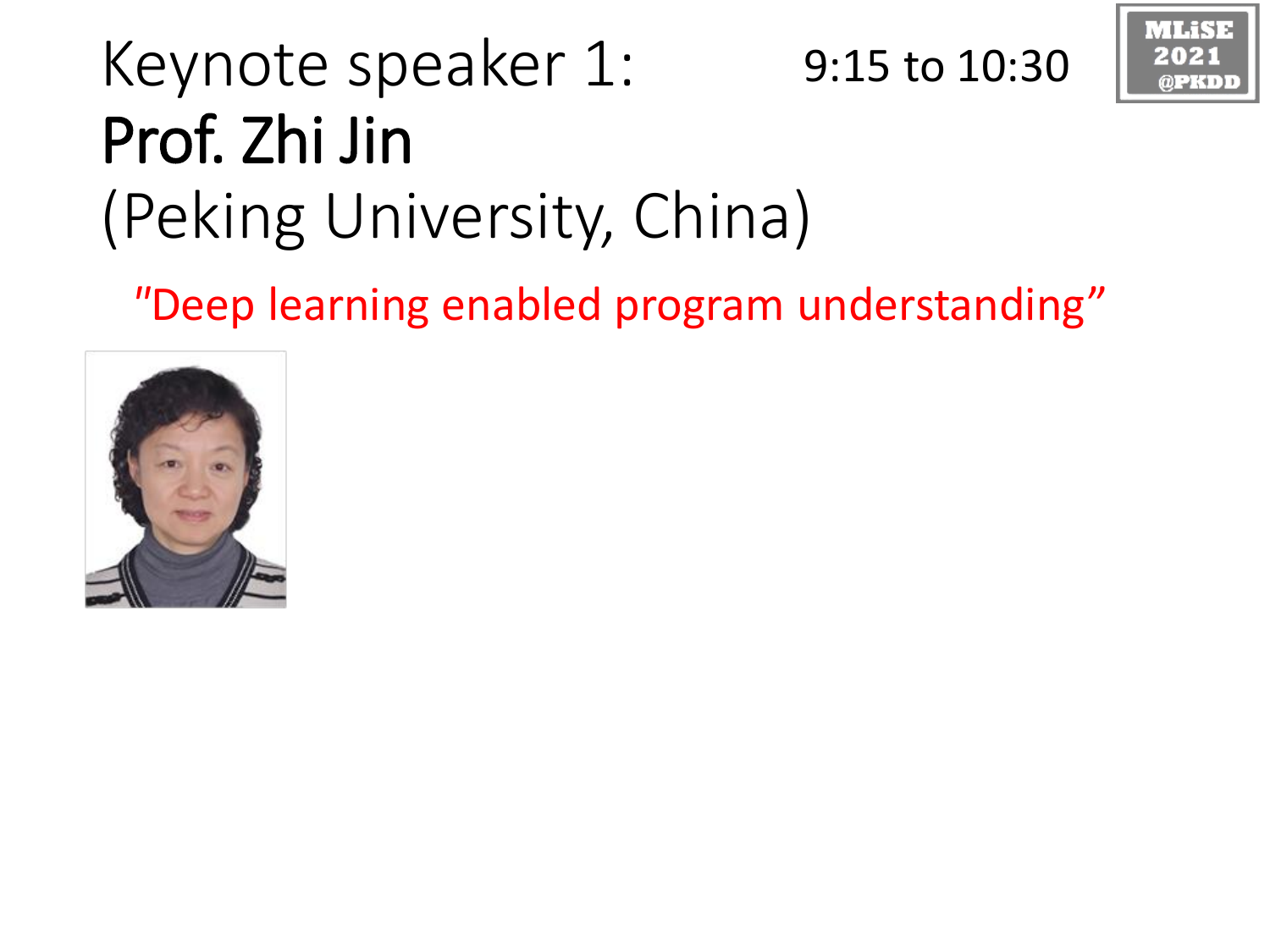#### Keynote speaker 2: Prof. Atif Mashkoor (Johannes Kepler University, Austria) 13:20 to 14:30

*"*The Relationship Between Machine Learning and Software Engineering Life Cycle Stages"

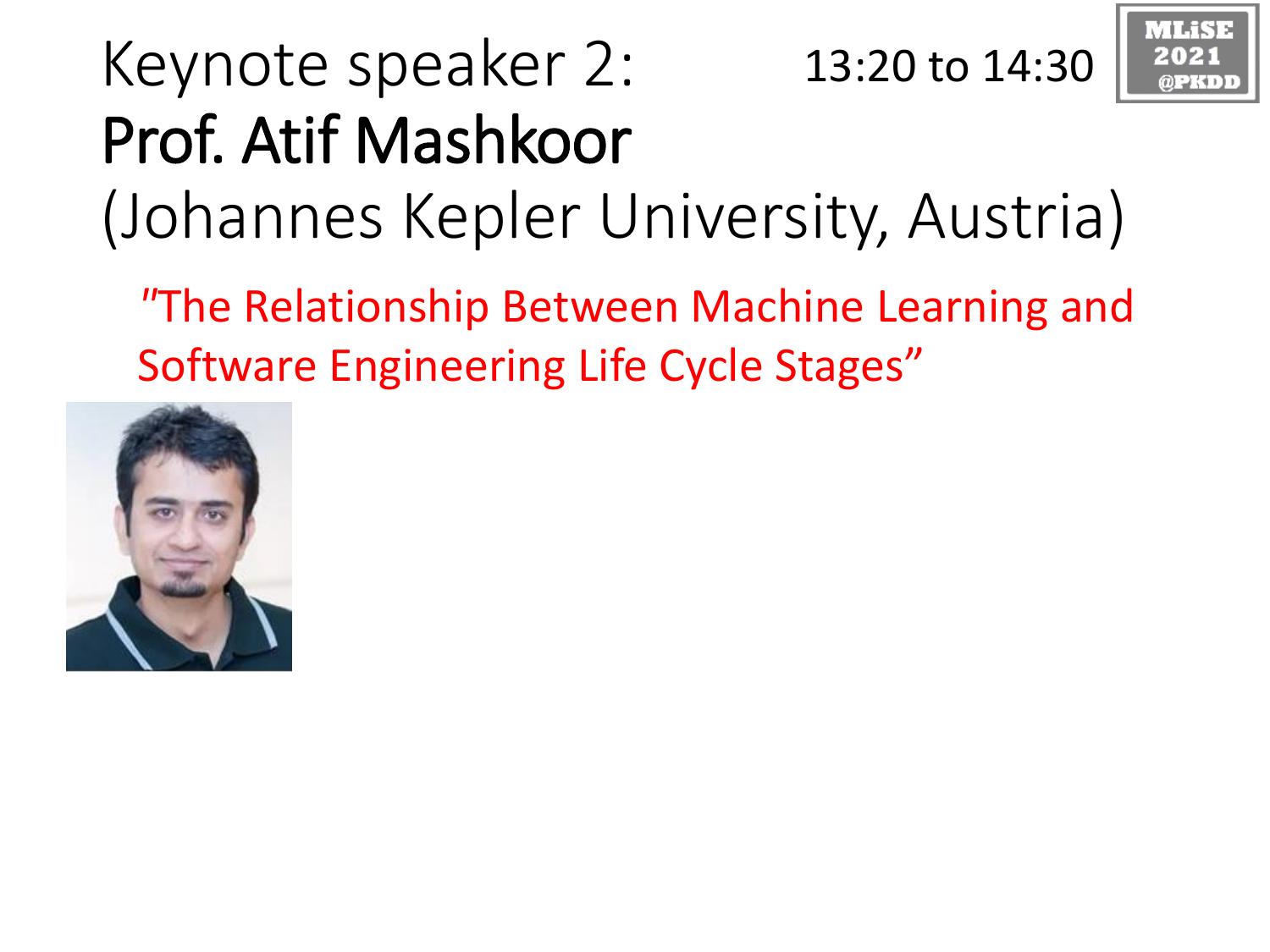

#### **Best paper award**

#### THIS ACKNOWLEDGES THAT THE PAPER

### A Stacked Bidirectional LSTM Model for Classifying Source Codes<br>Built in MPLs

by Md. Mostafizer Rahman, Yutaka Watanobe, Rage Uday Kiran and Raihan Kabir

HAS BEEN SELECTED AS THE BEST PAPER AT THE 1ST WORKSHOP ON MACHINE LEARNING IN SOFTWARE ENGINEERING (MLISE 2021) HELD ONLINE AT THE ECML PKDD 2021 CONFERENCE

Philippe

17 September 2021

Philippe Fournier-Viger on behalf of the MLISE 2021 committee Date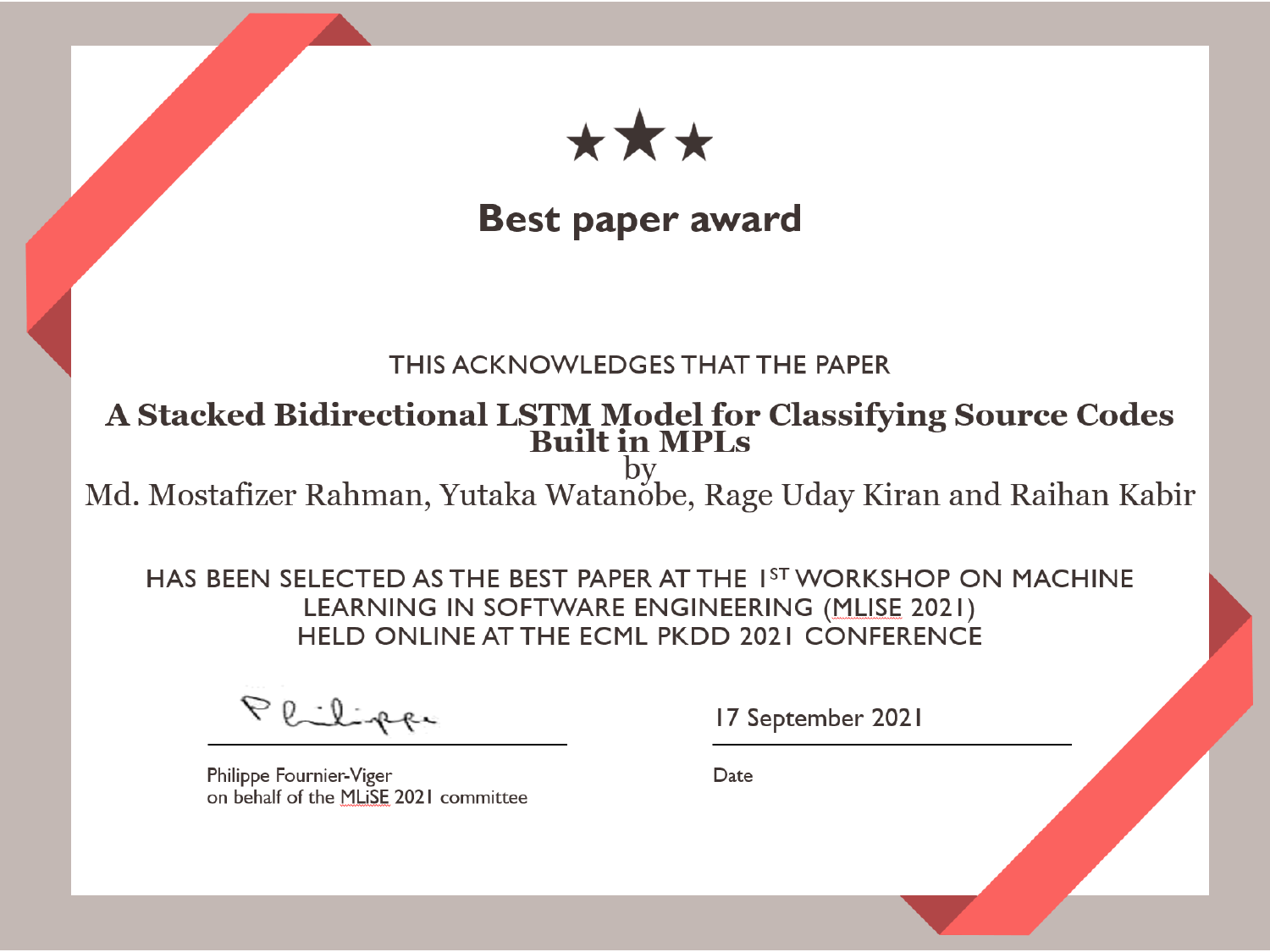## Research papers

| 10:30-11:00 | <b>Paper:</b> A Stacked Bidirectional<br><b>LSTM Model for Classifying</b><br>Source Codes Built in MPLs.<br>(best paper) | Md. Mostafizer Rahman, Yutaka Watanobe, Rage<br>Uday Kiran and Raihan Kabir.               |
|-------------|---------------------------------------------------------------------------------------------------------------------------|--------------------------------------------------------------------------------------------|
| 11:00-11:30 | Paper: Metamorphic Malware<br>Behavior Analysis using<br>Sequential Pattern Mining                                        | M. Sagib Nawaz, Philippe Fournier-Viger, M. Zohaib<br>Nawaz, Chen Guoting and Youxi Wu     |
| 11:30-12:00 | <b>Paper:</b> Applying Machine Learning<br>to Risk Assessment in Software<br>Projects                                     | André Sousa, João Faria, João Moreira, Duarte<br>Gomes, Pedro Henriques and Ricardo Graça. |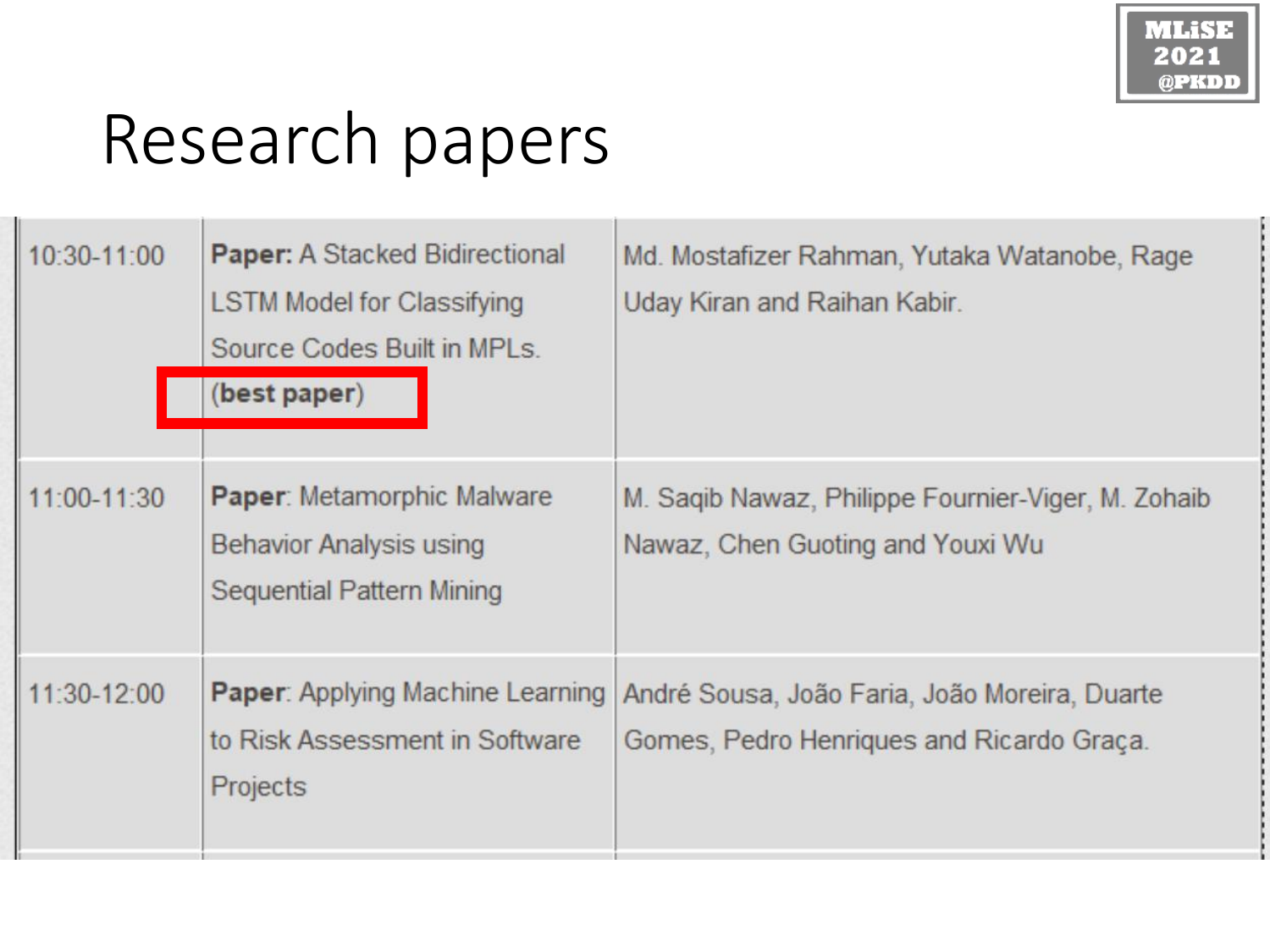| 14:30-15:00 | <b>Paper:</b> SampleFix: Learning to<br><b>Generate Functionally Diverse</b><br><b>Fixes</b>                                   | Hossein Hajipour, Apratim Bhattacharya, Cristian-<br>Alexandru Staicu and Mario Fritz. |
|-------------|--------------------------------------------------------------------------------------------------------------------------------|----------------------------------------------------------------------------------------|
| 15:00-15:30 | <b>Paper:</b> Linguistic Analysis of<br><b>Stack Overflow Data: Native</b><br>English vs Non-Native English<br><b>Speakers</b> | Janneke Morin and Kris Gosh                                                            |
| 15:30-16:00 | Paper: IReEn: Reverse-<br><b>Engineering of Black-Box</b><br><b>Functions via Iterative Neural</b><br>Program Synthesis.       | Hossein Hajipour, Mateusz Malinowski and Mario Fritz.                                  |
| 16:00-16:30 | <b>Paper:</b> Machine Learning for<br>Intelligent Industrial Design.                                                           | Philippe Fournier-Viger, M. Saqib Nawaz, Wei Song<br>and Wensheng Gan                  |